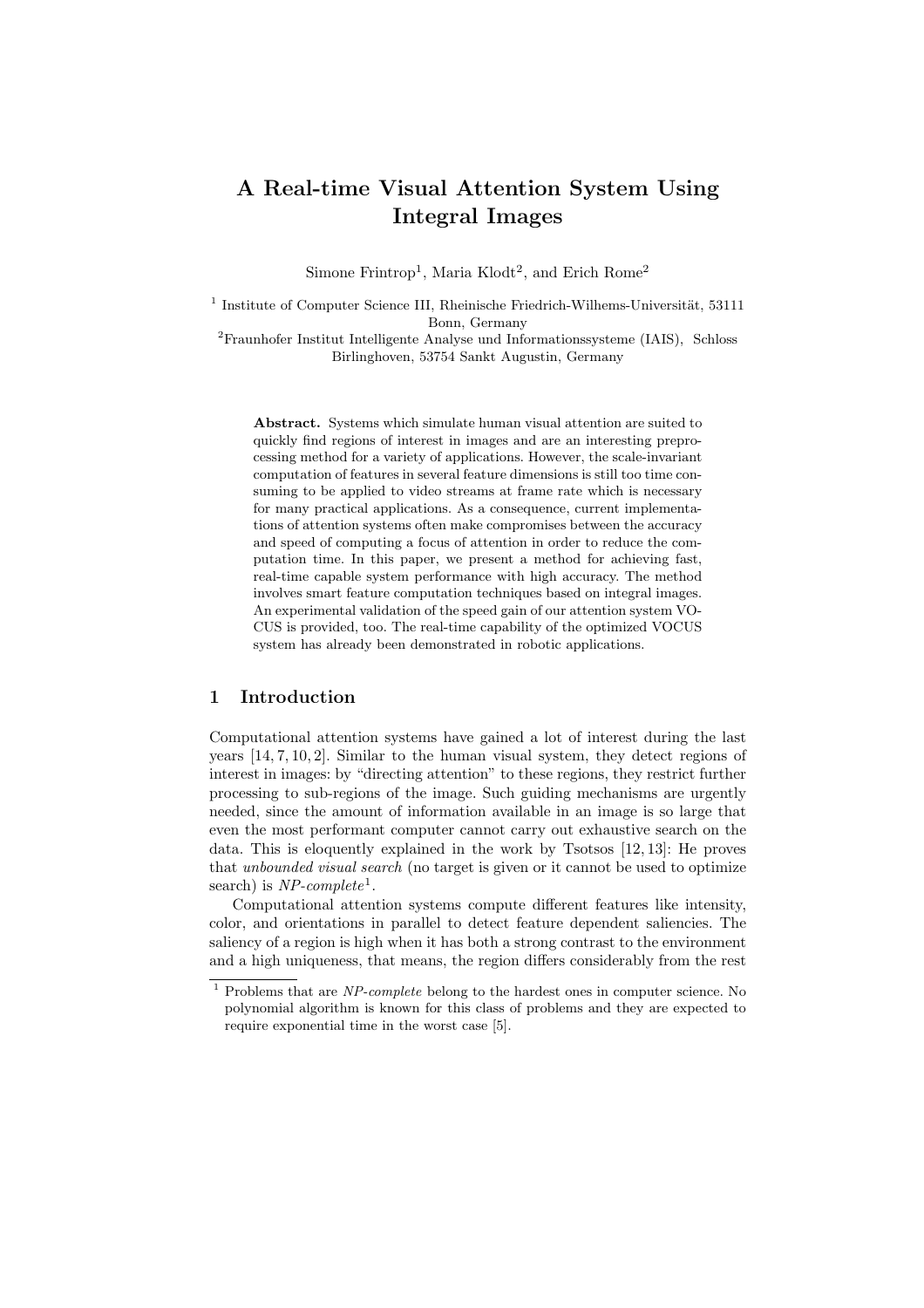of the image. Imagine one red and many blue balls on grass; the red ball has a higher saliency than the blue ones, because the uniqueness value is higher. Finally, the feature dependent saliencies are fused in a single saliency map which highlights regions of interest.

Compared to common interest region detectors like SIFT features [8] or Harris corners [9], these biologically motivated attention systems have several advantages. First, they are not restricted to a single feature dimension like for example corner or line features but consider several dimensions in parallel. This makes them more general and applicable to different environments. The weighting by uniqueness provides an intelligent way to fuse the feature dimensions by highlighting features which are most discriminative to the surrounding. Another advantage is that attention systems detect a limited amount of features in an image, usually between 5 and 20. This is in contrast to for example corner detectors which find thousands of features in texture-rich images. In applications like structure from motion detection and visual SLAM (Simultaneous Localization and Mapping) it is important to restrict processing to a limited amount of features to meet real-time constraints. Finally, the discriminativity of the attentional features is an important advantage for feature matching: whereas similar corners in texture-rich environments often can not be distinguished, the attention system picks especially those regions which are unique and thus better suited for matching.

Although very useful for the detection of regions of interest, current attention systems applied to video streams usually do not fulfill real-time constraints. The reason are time consuming feature computations on several scales and feature dimensions. Especially for applications on mobile robots, real-time performance is essential. Furthermore, when used as a pre-processing method for object recognition, it is consequently essential to be faster than the recognizer. Especially for very fast classifiers, this can be a challenging task.

However, there have been some approaches to speed up attention systems. Some groups utilized the parallel structure of the models: in [6], several CPU's share the computation of the feature maps and in [10], a dedicated hardware parallelizes the computations. On the other hand, the dependence on a special hardware makes a system less flexible. Especially for research purposes, it is important that a system can be implemented easily, adapted flexibly, and distributed to different platforms without additional hardware costs. A more flexible software solution to speed up the computations is realized in one of the bestknown attention systems available: the Neuromorphic Vision Toolkit (NVT) of the group around Itti [7]. The computationally most expensive part, the feature computations, is realized with an approximation which trades off speed versus accuracy: instead of applying linear filters to each pyramid level, center-surround features are computed as differences between different pyramid levels (cf. sec. 3). In earlier versions of our attention system VOCUS, we assigned priority to accuracy, accepting a slower computation time [2], but for current applications in robotics we needed real-time performance.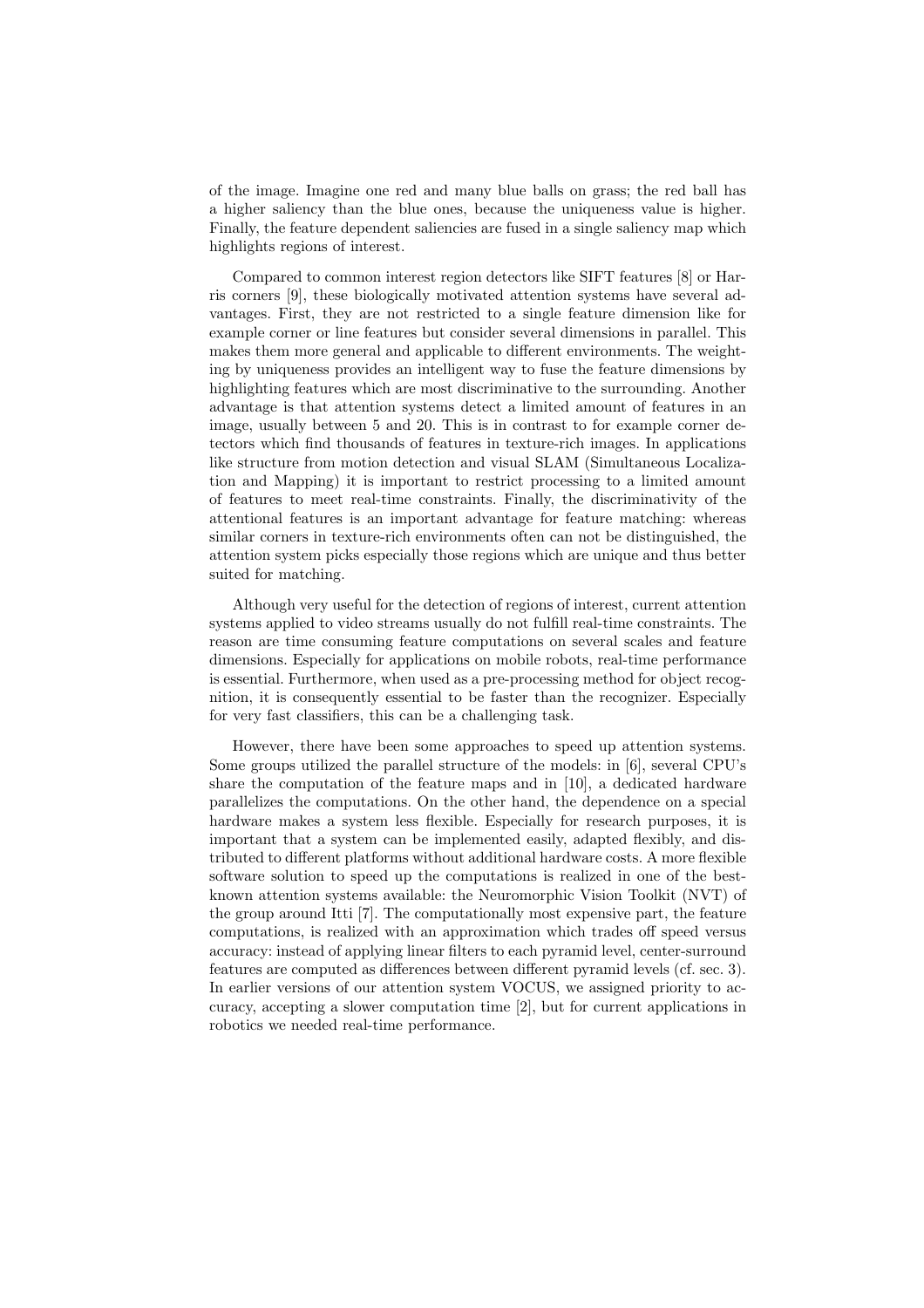In this paper, we present a method for obtaining a fast, real-time capable attention system with high accuracy. This is done by performing smart feature computation techniques based on integral images. This technique, originally coming from the graphics community [1], has entered the computer vision area only recently [15]. Surprisingly, it has until now not yet entered the field of computational attention. The feature computations based on integral images are easily implementable and yield the same results as a filter-based approach as long as rectangular filters are considered. By applying these techniques to VOCUS, the speed of the system increases by a factor of 10. With a processing time of several milliseconds, VOCUS is capable of real-time performance. This was demonstrated in a visual SLAM scenario for mobile robotics [4].

We start by introducing our visual attention system VOCUS (sec. 2). Next follows the main part of the paper: we describe the integral images and how they are integrated into VOCUS to speed up the processing (sec. 3). In sec. 4 we present the results, and, finally, sec. 5 concludes the paper.

# 2 The Visual Attention System VOCUS

The visual attention system VOCUS (Visual Object detection with a CompUtational attention System) which used in this work is motivated from the human visual system and detects salient regions in images [2, 3]. VOCUS differs from most other attention systems by the ability to consider target knowledge (topdown information) to enable goal-directed search. It consists of a bottom-up and a top-down part; global saliency is determined from both cues (cf. Fig. 1). However, the optimizations proposed in this paper work on the bottom-up part and are therefore applicable to most current attention systems.

The structure of VOCUS' bottom-up part is based on one of the standard attention systems, the Neuromorphic Vision Toolkit (NVT) by Itti et al. [7] with some optimizations [2]. It detects salient image regions by computing image contrasts and uniqueness of a feature. For each of the features intensity, color, and orientation, we first compute an *image pyramid* with 5 layers. From the coarsest three levels of the pyramids, scale maps are computed. These represent saliencies on different scales for different feature types (like red, horizontal, etc.). The scale maps are fused into feature maps representing different feature types and these again are combined to conspicuity maps, one for each feature. Finally, the conspicuity maps are fused to a single *saliency map*, with the degree of brightness proportional to the degree of saliency. Some of the computed maps are displayed in Fig. 2.

The intensity and the color scale maps are created by center-surround mechanisms. These are inspired by the ganglion cells in the visual receptive fields of the human visual system, which respond to intensity contrasts between a center region and its surround. The cells are divided into two types: on-center cells respond excitatorily to light at the center and inhibitorily to light at the surround, whereas off-center cells respond inhibitorily to light at the center and excitatorily to light at the surround [11]. Accordingly, we determine two feature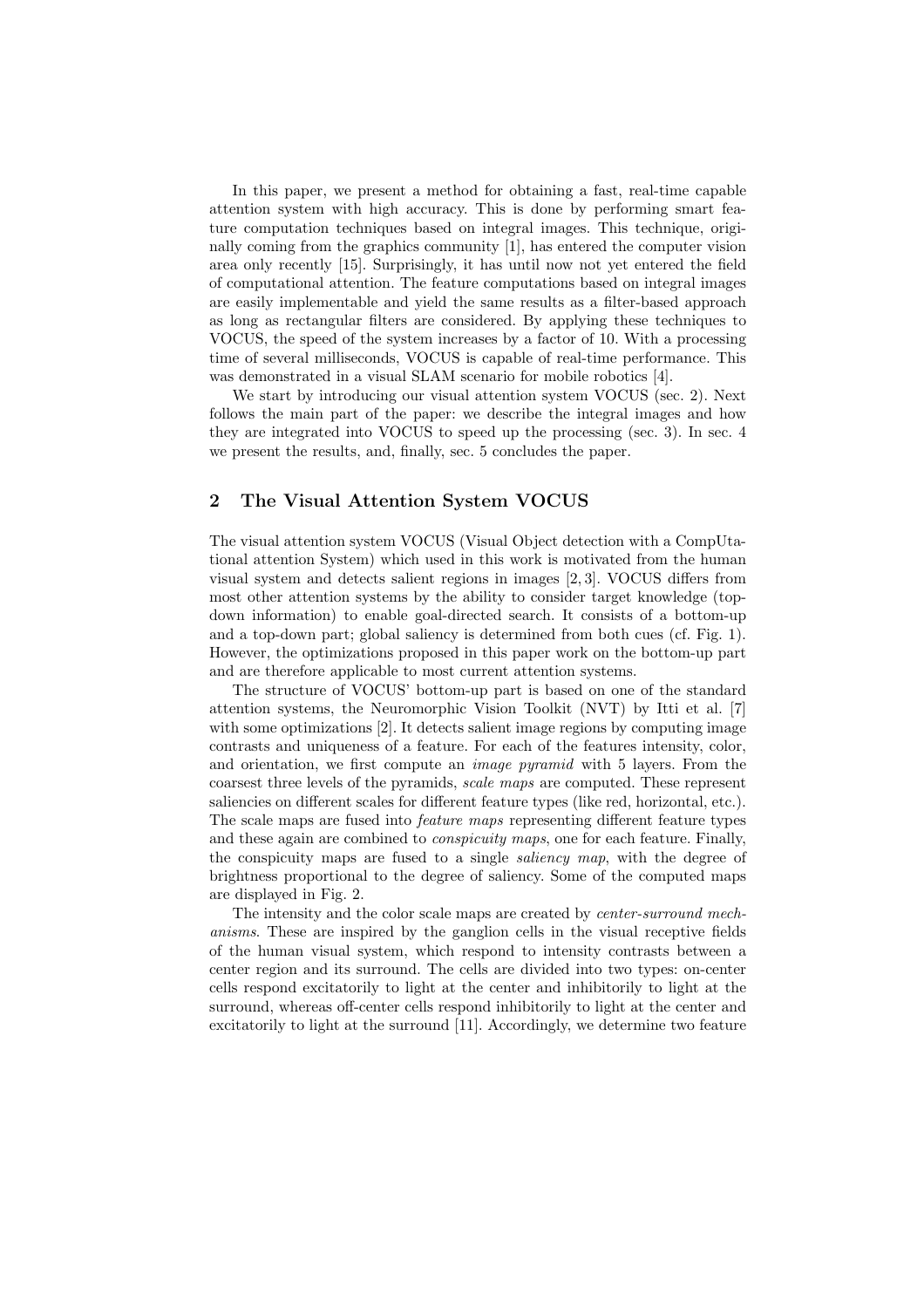

Fig. 1. The visual attention system VOCUS

types for intensity: the on-center difference responding strongly to bright regions on a dark background, and the off-center difference responding strongly to dark regions on a bright background. For two modes  $i \in \{(\text{on}), (\text{off})\}\$ , three levels s, and two surround sizes  $\sigma$ , this yields 12 intensity scale maps  $I''_{i,s,\sigma}$ . Similarly, we compute 24 color scale maps  $C''_{\gamma,s,\sigma}$ , with  $\gamma$  denoting the colors red, green, blue, and yellow. The 12 orientation scale maps  $O_{\theta,s}''$ , with  $\theta \in \{0^\circ, 45^\circ, 90^\circ, 135^\circ\}$ , are determined with Gabor filters (details on the feature computations in [2, 3]).

The center-surround mechanisms are the most important part in this paper. They are most time consuming and therefore we apply the integral images here to achieve a speed-up. The details are explained in the next section.

Next, the scale maps are summed up for each feature type using acrossscale addition: first, all maps are resized to scale  $s_2$  whereby resizing scale  $s_i$  to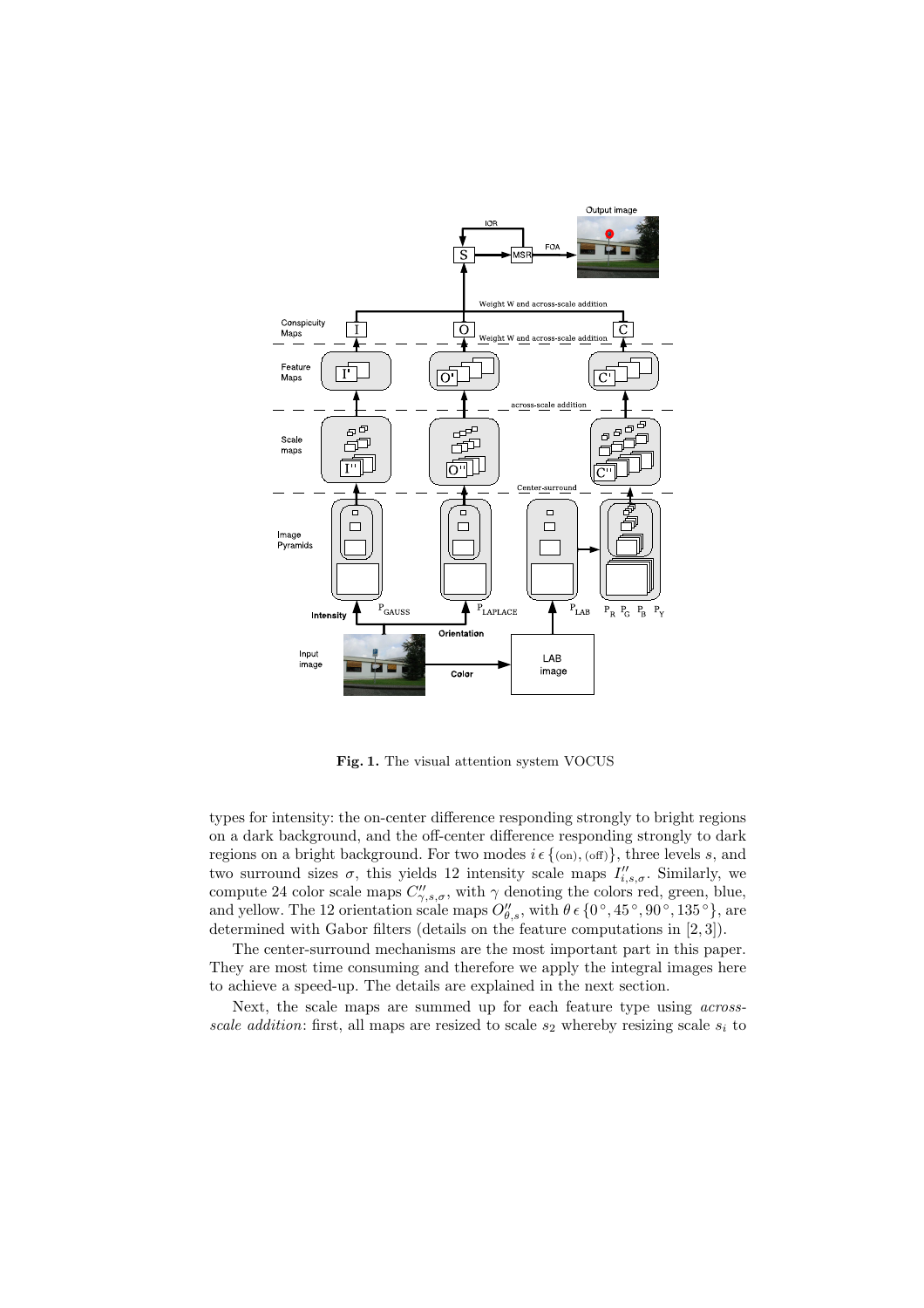

Fig. 2. Original image (a), conspicuity maps for intensity (b), color (c), and orientation (d), and the saliency map  $S_{bu}$  (e)

scale  $s_{i-1}$  is done by bilinear interpolation. After resizing, the maps are added up pixel by pixel. This yields 2 intensity maps  $I'_i$ , 4 orientation maps  $O'_{\theta}$  and 4 color maps  $C'_{\gamma}$ . Next, we use a weighted sum to create 3 conspicuity maps 4 color maps  $C_{\gamma}$ . Next, we use a weighted sum to create 5 conspicutly maps  $I = \sum_i \mathcal{W}(I'_i)$ ,  $C = \sum_{\gamma} \mathcal{W}(C'_{\gamma})$ , and  $O = \sum_{\theta} \mathcal{W}(O'_{\theta})$ . These are finally fused to get the saliency map  $S_{bu} = \mathcal{W}(I) + \mathcal{W}(O) + \mathcal{W}(C)$ .

The weighting function  $W$  which is used to fuse the feature and conspicuity maps is called *uniqueness weight* and is maybe the most important part of computational attention systems: it emphasizes "important" maps, i.e. those with few peaks, enabling the detection of *pop-outs.* W, applied to a feature map  $X$ , is defined as  $W(X) = X/\sqrt{m}$ , where m is the number of local maxima that exceed a threshold. As a result of the weighting, the most salient region in the table soccer image in Fig. 2 is the ball, because it sticks out in the intensity channel.

In top-down mode, the system aims to detect a target, i.e., input to the system is the image and some target information, provided as a feature vector  $\boldsymbol{v}$ . This vector is learned from a region which is provided manually or automatically. In search mode, the system multiplies the feature and conspicuity maps with the weights of  $v$ . The resulting maps are summed up, yielding the *top-down saliency* map  $S_{td}$ . Finally,  $S_{bu}$  and  $S_{td}$  are combined by:  $S = (1-t) * S_{bu} + t * S_{td}$ , where t determines the contributions of bottom-up and top-down (details in [2]).

#### 3 Fast Feature Computation using Integral Images

The most time consuming part in VOCUS are the feature computations, since filters of different sizes are applied to several layers of the image pyramids. As mentioned earlier, Itti et al. [7] use an approximation to achieve faster feature computations: instead of applying linear filters to each pyramid level, centersurround features are computed as differences between pyramid levels: the center is a pixel at scale  $c \in \{2,3,4\}$  and the surround is the corresponding pixel at scale  $s = c + \delta$ , with  $\delta \in \{3, 4\}$ . As a result, c is usually not exactly in the center of the surrounding region s, but is one of the pixels in a squared region. This leads to transition effects at the borders of the squares as illustrated in Fig. 3), left.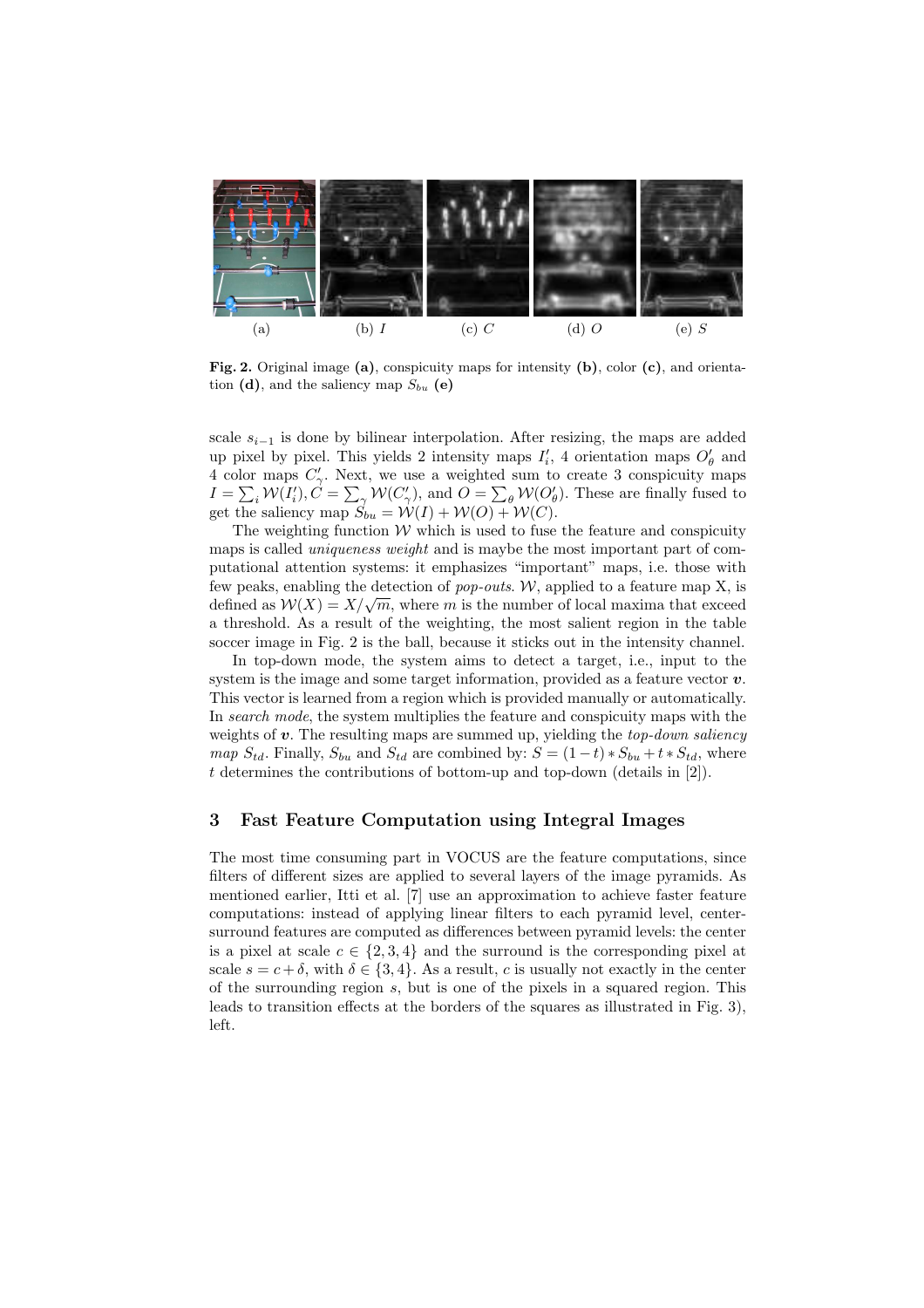

(a) Intensity map of NVT (b) Intensity map of VOCUS

Fig. 3. Two intensity maps of a breakfast table scene, computed by the NVT [7] (left) and by our system VOCUS (right). The square-textured structure in the left image resulting from taking the difference between two scales can be seen clearly, the right image shows a more accurate solution.

In VOCUS, we attached more importance to the accuracy of the feature computations, therefore we computed the features with rectangular filters which considered the exact surrounding region. The result is shown in Fig. 3), right. Even more accurate were circular filters but since we found no major difference in quality, we used the simpler rectangular version. Although more accurate, the filter computations slowed down the system considerably, since the time complexity depends on the filter size which was up to  $15 \times 15$  pixels. In the following, we describe how a fast computation, independent on the filter size, can be achieved without losing any accuracy in comparison to the common linear filter approach.

The fast feature computations are achieved with integral images [15], also known as summed area tables [1]. The advantage of an integral image is that when it is once created, the sum and mean of the pixel values of an area of arbitrary size can be computed in constant time. An integral image  $I$  is an intermediate representation for the image and contains the sum of gray scale pixel values of image  $N$  with height  $y$  and width  $x$ , i.e.,

$$
I(x,y) = \sum_{x'=0}^{x} \sum_{y'=0}^{y} N(x', y').
$$
 (1)

A visualization is depicted in Fig. 4, left. The integral image is computed recursively by the formula:

$$
I(x,y) = I(x,y-1) + I(x-1,y) + N(x,y) - I(x-1,y-1)
$$
 (2)

with  $I(-1, y) = I(x, -1) = I(-1, -1) = 0$ . The computation requires only one scan over the input data. This intermediate representation  $I(x, y)$  allows the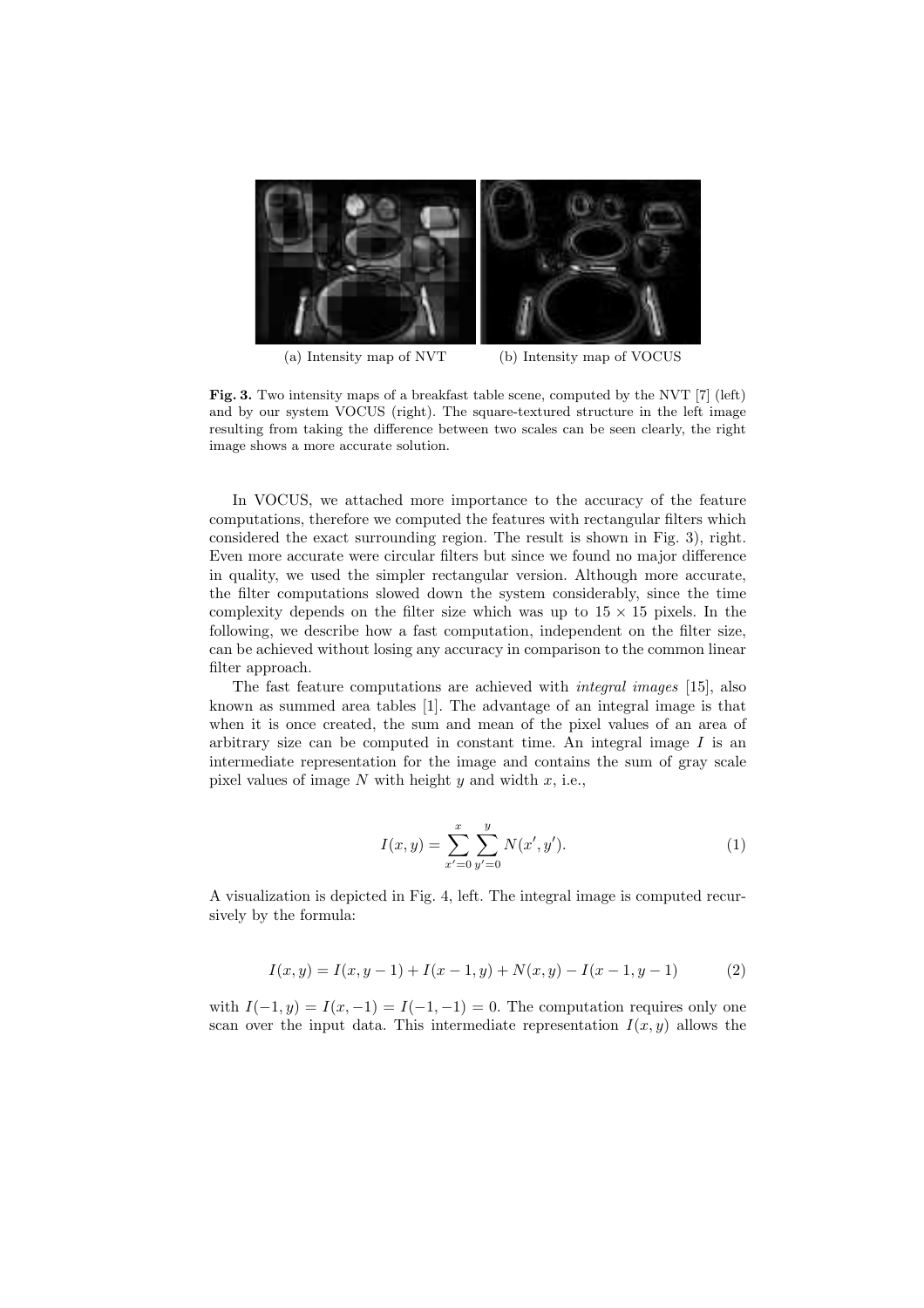

Fig. 4. Left: The integral image contains at  $I(x, y)$  the sum of the pixel values in the shaded region. Right: the computation of the average value in the shaded region is based on four operations on the four depicted rectangles according to eq. 3.

computation of a rectangle feature value at  $(x, y)$  with height h and width w using four references (see Fig. 4 (right)):

$$
F(x, y, h, w) = I(x + w, y + h) - I(x, y + h)
$$
  
-
$$
I(x + w, y) + I(x, y).
$$
 (3)

In VOCUS, we apply integral images for the features intensity and color, since here we can replace the rectangular center-surround computations without losing any information. It is also possible to use them for the orientation feature, but since these are realized by Gabor filters, rectangular features would only achieve approximate results. We leave an evaluation of the quality of this approximation and the decision whether the loss is acceptable to future work. Here we concentrate on changes which do not change the system behaviour.

We compute respectively one integral image for the scales  $2 - 4$  of the intensity and color image pyramids. This was a solution which enabled to keep the main structure of the system. In a future redesign of the system, we consider to replace the image pyramids by integral images, since the feature computation across scales can also be performed on a single integral image.

The central element of the feature computation in VOCUS is the centersurround difference algorithm. It computes the difference between a pixel value and its surrounding area of a certain radius  $r$ . The on-off difference highlights bright pixels on dark background whereas the off-on difference highlights dark pixels on bright background.

Before optimizing, the surrounding area  $\sigma$  was directly computed as the mean of the pixel values by summing up the values and dividing by the number of pixels. The time-consuming part, the summing up, is replaced now by integral images: the surrounding area  $\sigma$  can be computed for an arbitrary radius r straightforward by only slightly modifying eq. 3:

$$
\sigma(x,y) = I(x+r, y+r) + I(x-r, y-r) -I(x+r, y-r) - I(x-r, y+r) - N(x, y).
$$
\n(4)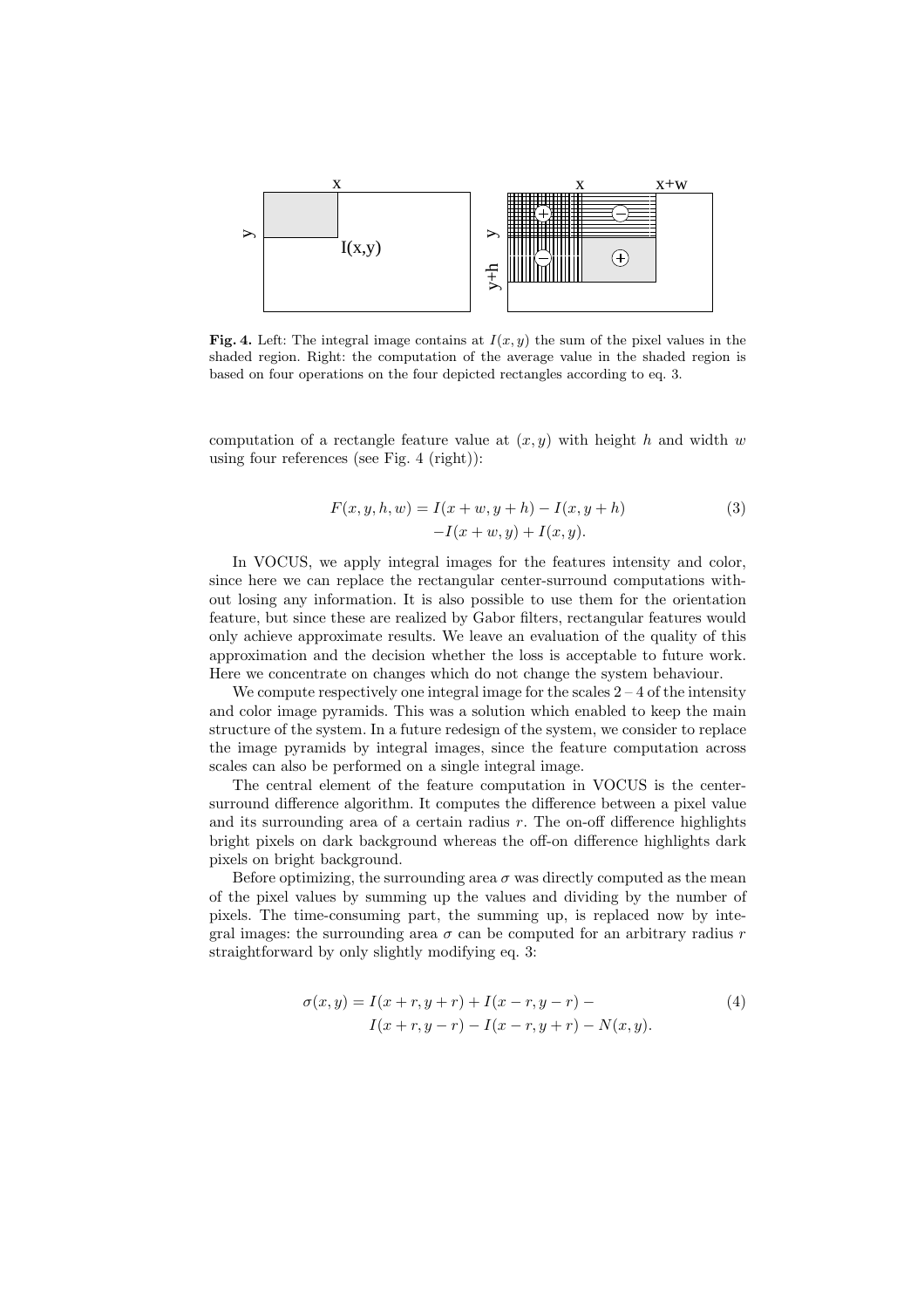This is basically the same equation as eq. 3, the only differences are that the reference pixel  $(x, y)$  is now in the center of the region and the value of the center pixel  $N(x, y)$  is subtracted. The on-off difference is then just the difference of the current pixel and the mean pixel value in the surround:

on-off-difference
$$
(x, y) = N(x, y) - \frac{\sigma(x, y)}{s}
$$
 (5)

where  $s = (2r+1)^2-1$  is the number of pixels inside the surround. The off-on difference can be computed analogous. Both, on-off as well as off-on differences, are used to compute the intensity feature maps. For the color maps, only the on-off difference is needed, because the opponent color is represented by an own color map (green vs. red and yellow vs. blue) (details in [2]).

# 4 Results

In this section, we describe the optimization process and the time savings we achieved. Before starting with the optimizations, the center-surround difference was computed by rectangular filters, that means the surround was computed directly as the sum of the pixels in the surrounding region. This yielded accurate results as displayed in Fig. 3, but was too slow for real-time performance (cf. first row of Table 1). First, we analyzed the runtime behaviour of our attention system VOCUS with a profiler on three different image sizes  $(200 \times 150, 400 \times 300, \text{ and})$  $800 \times 600$ ). It turned out that by far the most time was spent within pixel access functions. This had two reasons: first, the pixel access function was too slow and second, the function was called extremely often: several million times for the  $400 \times 300$  image.

We decided to optimize the runtime of VOCUS in two steps. In the first step, we applied standard optimization methods, e.g. to speed up the pixel access function. In the second step, we introduced integral images as explained in sec. 3 to reduce the number of pixel accesses. This is the main part of the paper. This separation enables to exactly determine which speed-up factor results from the integral images and which from other optimizations.

In the first optimization step, we started by speeding up the pixel access function. VOCUS uses the open source computer vision library OpenCV, which allows fast image processing algorithms. However, the pixel access functions cvGet2D and cvSet2D are computationally expensive. As suggested in the OpenCV documentation, we changed the way of accessing the pixel values by directly accessing the raw data array. Furthermore, we made use of precomputing variables in loops, and the separation of filter kernels, which means that a 2D convolution is replaced by two 1D convolutions. As can be seen in the second row of table 1, the first optimization step yields a runtime speed up of factor 5.

After standard optimizations, it becomes usually more and more difficult to achieve a significant time speed up. An analysis with the profiler revealed that the function to compute the center-surround differences, which are used for the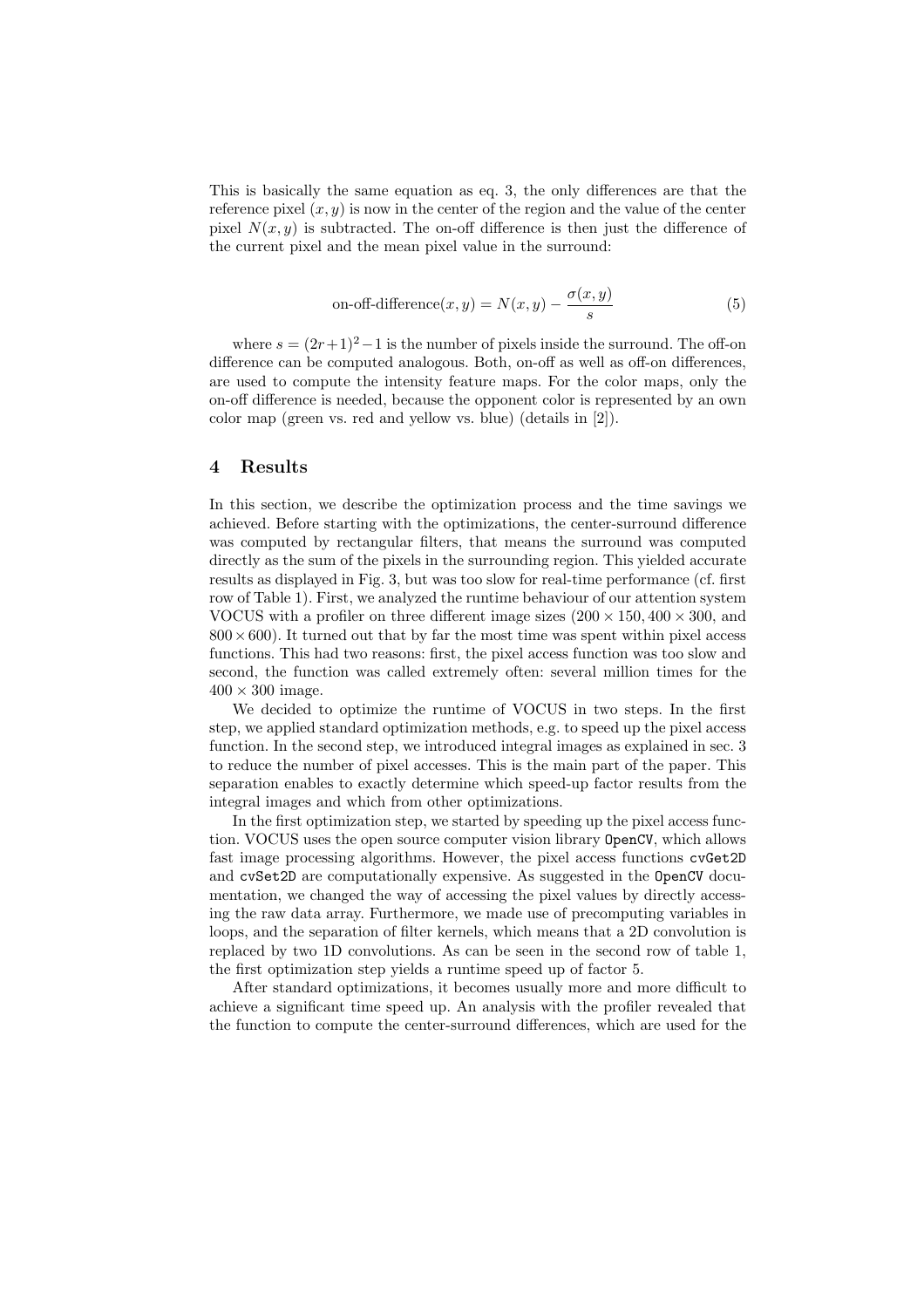| Image size                     | $  200 \times 150 400 \times 300 800 \times 600$ |       |        |
|--------------------------------|--------------------------------------------------|-------|--------|
| Before optimizing              | 0.650                                            | 2.720 | 11.220 |
| Standard optimizations         | 0.120                                            | 0.510 | 2.070  |
| Optimized with integral images | 0.010                                            | 0.050 | 0.190  |

Table 1. Performance of our attention system VOCUS (times in seconds), computed on a 2.8 GHz PC. The first optimization step (2nd row) uses standard optimizations, e.g., a faster pixel access method. The second optimization step (3rd row) differs from the first optimization step only by replacing the filter-based center-surround computation by computations based on integral images.

computation of the intensity and color maps, took still 85% of the total runtime. At this point, we replaced the center-surround computations by integral images as described in sec. 3. These optimizations resulted in an additional time speed up of factor 10 compared to the optimized code with normal filters (cf. Table 1). The function to compute the center-surround differences, in which most of the pixel accesses took place, was reduced to 18 % of the total runtime.

After these optimizations, VOCUS is real-time capable and useful for practical applications in computer vision and robotics. We have demonstrated this in [4], where VOCUS was used on a mobile robot in the context of visual SLAM (Simultaneous Localization and Mapping).

### 5 Conclusion

Computational visual attention systems determine salient image regions usually by applying linear filters to different scales and feature dimension of an input image. The computational effort of these techniques is usually too high to meet real-time constraints; standard optimization techniques can yield a fair but limited improvement. In this article, we have presented a method for further improving the general performance of a computational visual attention system by a typical factor of 10. The method uses integral images for the feature computations and reduces the number of necessary pixel accesses significantly, since it enables the computation of arbitrarily sized feature values in constant time. In contrast to other optimizations which approximate the feature values, our method is accurate and provides the same results as the filter-based methods. The computation of regions of interest can now be performed in real time for reasonable initial image resolutions (half VGA) and thus allow their use in a variety of applications. Attention can now be used for feature tracking or for preselecting landmark features for visual SLAM.

So far, the optimization has been applied only to the color and intensity feature dimensions. We plan to use integral images for the computation of the orientation feature, too. Since the currently used Gabor filters are more accurate than the rectangular features necessary for the integral images, the loss of accuracy has to be traded off against the speed-up. Another possibility for